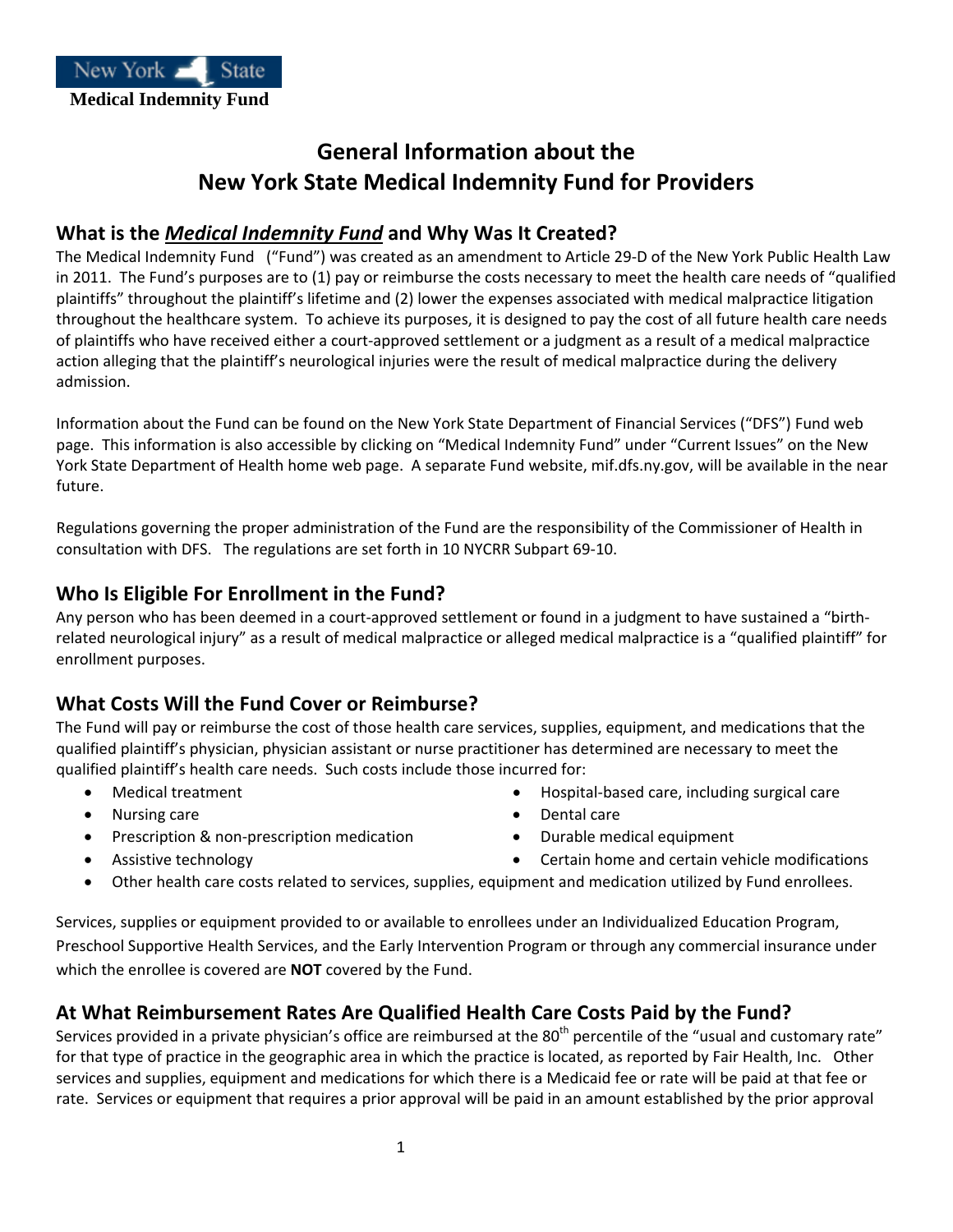

process. Providers cannot bill the qualified plaintiff or his or her family for any additional amount beyond the amount covered by the Fund.

### **Who administers the Fund?**

The Fund is administered by DFS. DFS has contracted with Sedgwick Claims Management Services, Inc. to administer the day‐to‐day operation of the Fund for its first year of operation.

# **New York Medical Indemnity Fund Payment Request Submission Instructions**

Approved enrollees are issued NY MIF Identification Cards (sample below.)

At present, providers of the New York Medical Indemnity Fund seeking payment or reimbursement of qualifying health care costs may send a completed *HCFA 1500* form and submit to:

#### **Via regular mail:**

New York Medical Indemnity Fund c/o Sedgwick 300 Broadhollow Rd. Suite 215W Melville, NY 11747 Phone: 1‐855‐696‐4333

**Via email:** [NewYorkMIF@sedgwickcms.com](mailto:NewYorkMIF@sedgwickcms.com)

#### **Sample Identification Card:**